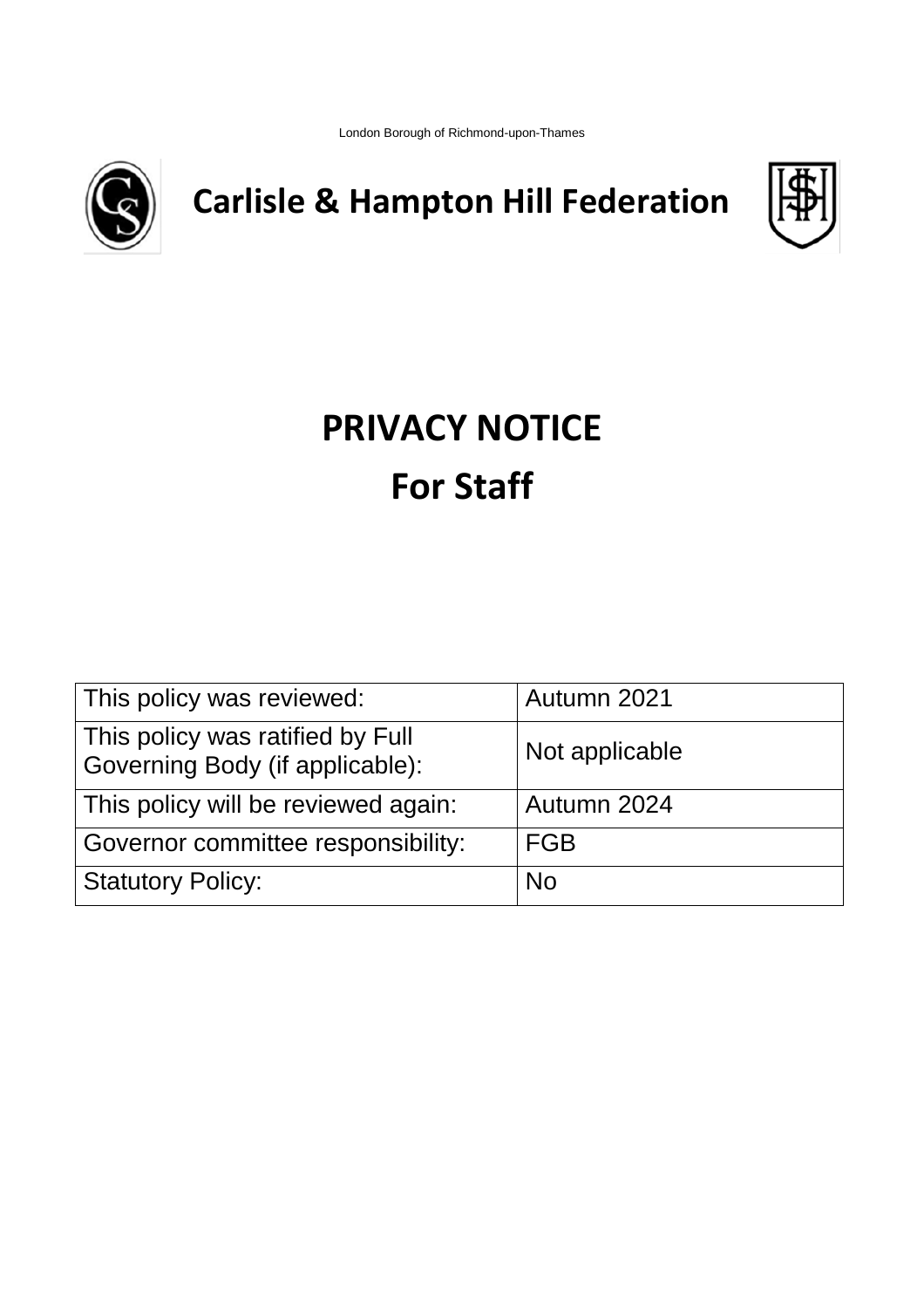# **Contents**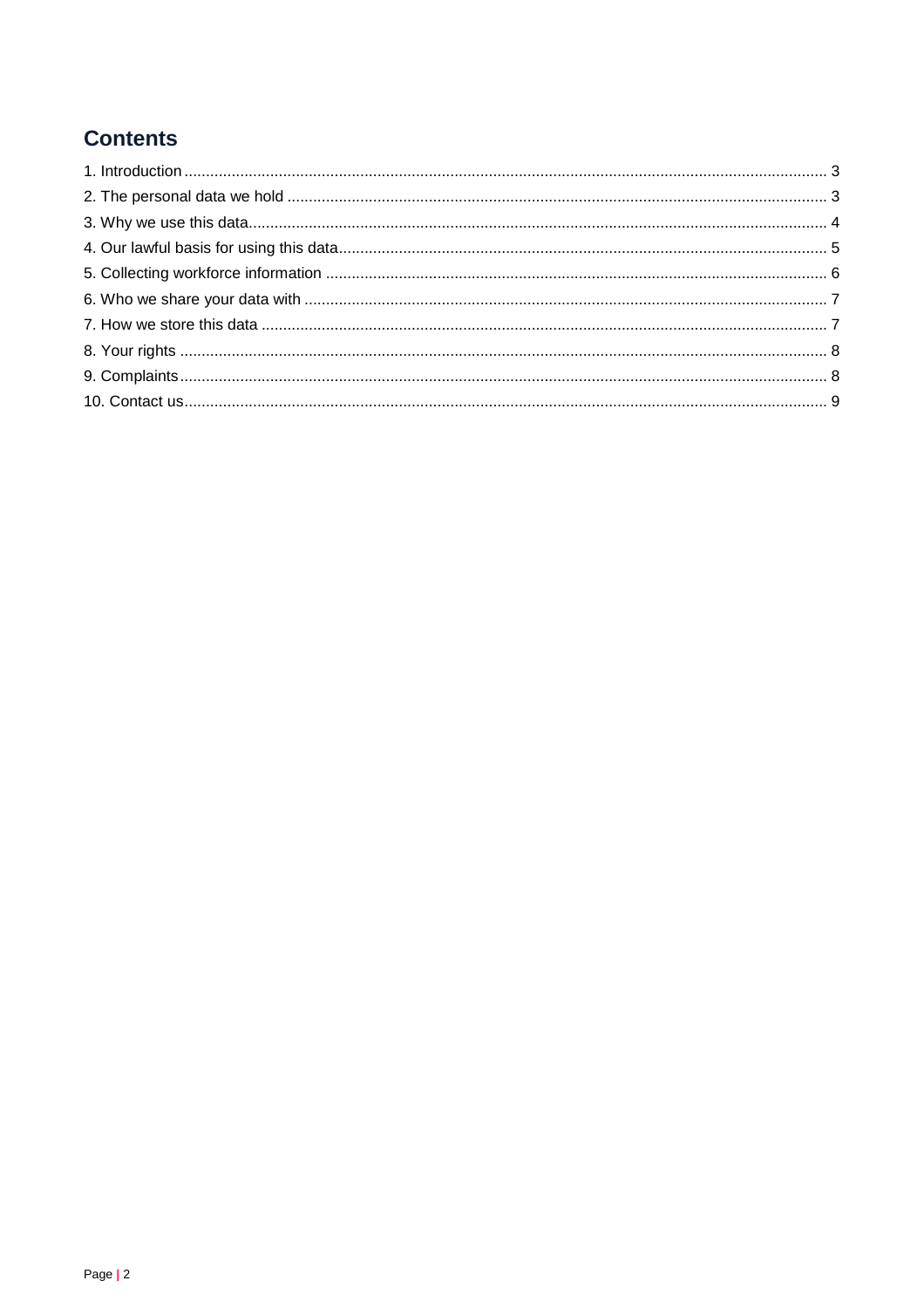# <span id="page-2-0"></span>**1. Introduction**

Under UK data protection law, individuals have a right to be informed about how we use any personal data that we hold about them. We comply with this right by providing 'privacy notices' (sometimes called 'fair processing notices') to individuals where we are processing their personal data.

This privacy notice explains how we collect, store and use personal data about **the people we employ, or otherwise engage, to work at our schools.**

It is intended for the school workforce (including school governors, volunteers and contract staff) and we encourage all to read it. We have produced separate privacy notices for pupils and parents/carers.

Our aim is to always provide clear information about the personal information we are using and why we are using it. If anything is unclear, or if you have any concerns then please contact the Data Protection Officer (details below).

This is an 'overarching' privacy notice and it applies generally to most of the personal information that we collect and use about our workforce. Unless there is a lawful reason not to do so, we will also provide more specific privacy information at the point at which we collect or use personal information that is not captured by this notice.

While much of the personal information that we collect is mandatory (i.e. it must be provided so that we can manage the employment relationship with you and our schools), some of it may be requested on a voluntary basis. Where this is the case, we will request consent at the point we collect the information. We will explain to you whether there is a requirement to provide certain information to us, or whether you have a choice in doing so.

We;

- o Carlisle Infant School, Broad Lane, Hampton, TW12 3AJ, 020 8979 2770
- o Hampton Hill Junior School, (HHJS) St James's Avenue, Hampton Hill, TW12 !HW, 020 8979 3019

are the 'data controller' for the purposes of UK data protection law.

Our Data Protection Officer is Satswana (see 'Contact us' below).

# <span id="page-2-1"></span>**2. The personal data we hold**

We process personal data relating to those we employ, or otherwise engage to work at our school in order to manage the working relationship and to run the school. Personal data that we may collect, use, store and share (when appropriate) about you includes, but is not restricted to:

- Contact details (such as name, address and telephone numbers)
- > Date of birth, marital status and gender
- Next of kin and emergency contact numbers
- Salary, annual leave, pension and benefits information
- > Bank account details, payroll records, National Insurance number and tax status information
- Recruitment information, including copies of right to work documentation, references and other information included in a CV, application form or cover letter or as part of the application process
- Qualifications and employment records, including work history, job titles, working hours, training records and professional memberships
- > Performance information
- > Information relating to disciplinary and/or grievance procedures
- > Absence data
- $\blacktriangleright$ Copy of driving licence
- > Photographs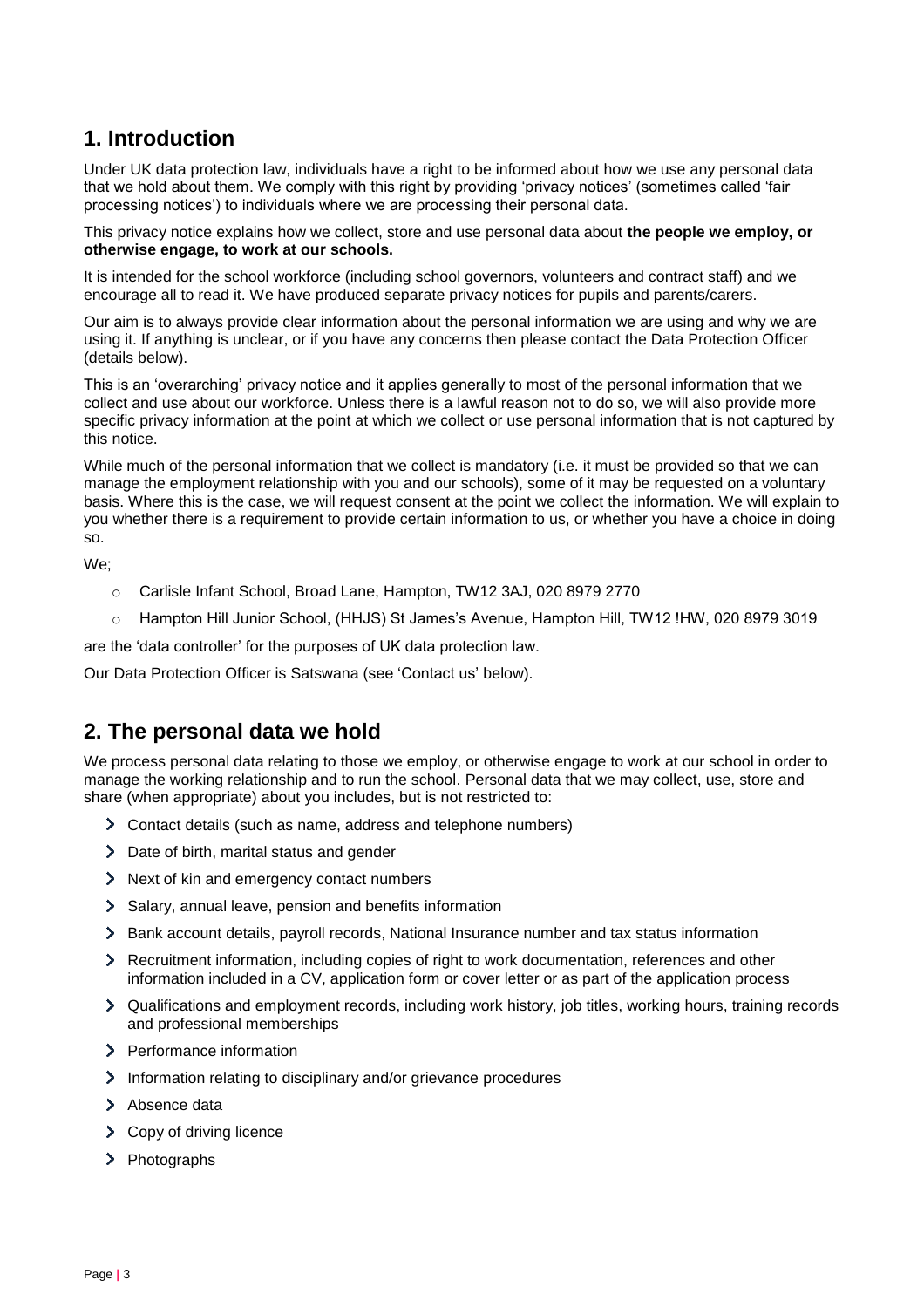Data about your use of the school's information and communications system

We may also collect, use, store and share (when appropriate) information about you that falls into "special categories" of more sensitive personal data. This includes, but is not restricted to, information about:

- Medical information (any health conditions that we need to be aware of)
- > Sickness records
- Photographs and CCTV images (HHJS only) captured in school.
- Characteristics (such as ethnicity, language)
- > Trade union membership

We may also collect, use, store and share (when appropriate) information about criminal convictions and offences. Where we process criminal convictions, for example as part of a job application or statutory requirement we also have to identify an additional ground for processing. Usually this will either be either on the basis of our legal obligations in relation to safeguarding, preventing fraud or with your consent.

We may also hold data about you that we have received from other organisations, including other schools and social services and the Disclosure and Barring Service in respect of criminal offence data.

## <span id="page-3-0"></span>**3. Why we use this data**

We use the data listed above to:

- a) Enable you to be paid and administer pension and other benefits
- b) Maintain accurate workforce records including emergency contact details and records of contractual and statutory rights
- c) Facilitate safe recruitment, as part of our safeguarding obligations towards pupils
- d) Operate and keep a record of absence management and other types of leave including maternity and paternity and parental leave
- e) Obtain occupational health advice and ensure we are meeting obligations under health and safety law
- f) Support effective performance management including training records
- g) Disciplinary and grievance processes
- h) Inform our recruitment and retention policies
- i) Allow better financial modelling and planning
- j) Enable ethnicity and disability monitoring and promote equality in the workplace
- k) Improve the management of workforce data across the sector
- l) Provide references
- m) Respond to and defend legal claims
- n) Support the work of the School Teachers' Review Body

#### **3.1 Use of your personal data for marketing purposes**

Where you have given us consent to do so, we may send you marketing information by email or text promoting school events, campaigns, charitable causes or services that may be of interest to you.

You can withdraw consent or 'opt out' of receiving these emails and/or texts at any time by clicking on the 'Unsubscribe' link at the bottom of any such communication, or by contacting us (see 'Contact us' below).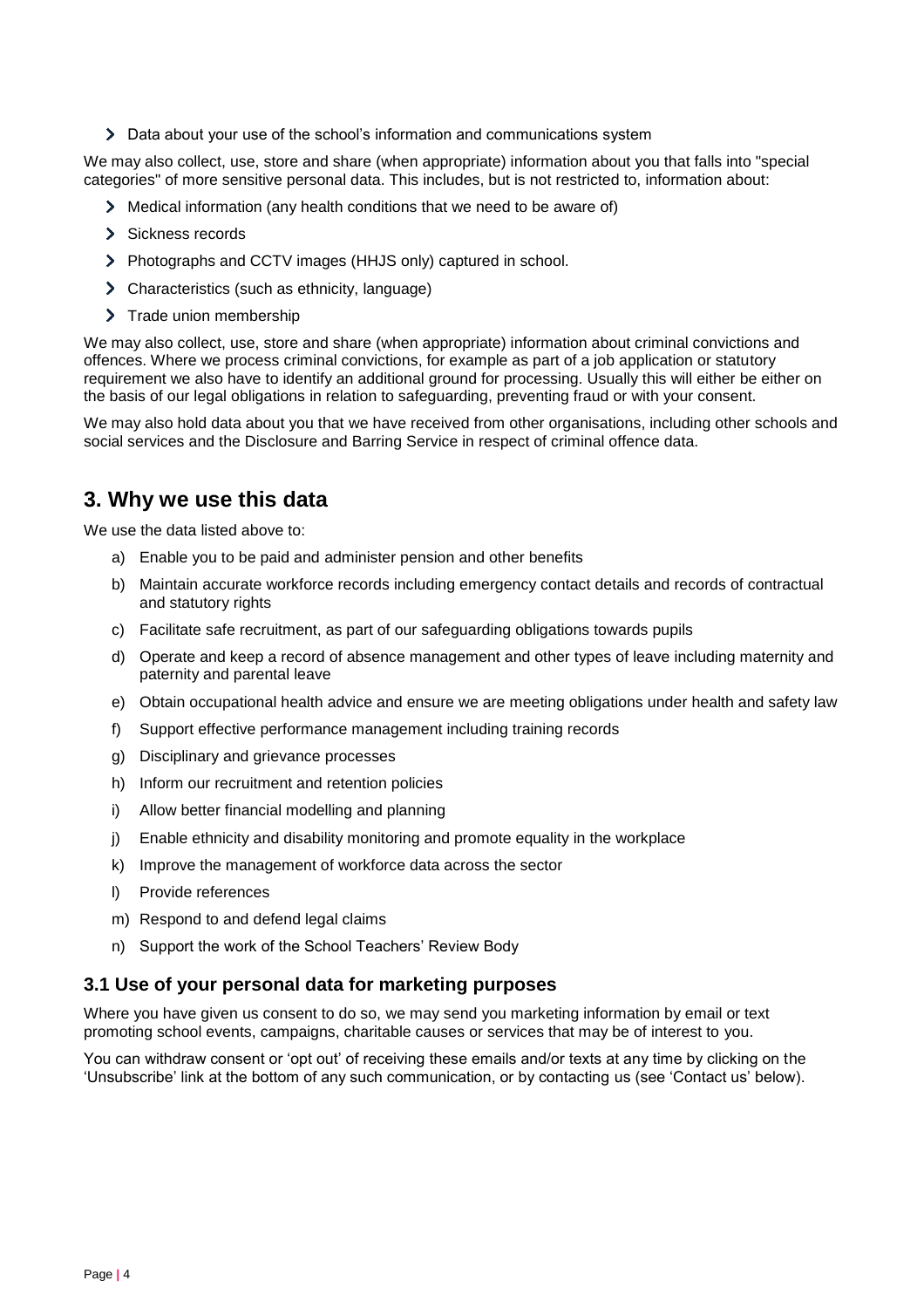#### **3.2 Use of your personal data in automated decision making and profiling**

We do not currently process any personal data through automated decision making or profiling. If this changes in the future, we will amend any relevant privacy notices in order to explain the processing to you, including your right to object to it.

## <span id="page-4-0"></span>**4. Our lawful basis for using this data**

Data Protection law requires us to have a lawful reason ('lawful basis') for processing the personal data we use. These reasons are listed under Article 6 of the 'General Data Protection Regulation' (GDPR). Our lawful basis for processing will be explained at the point at which we collect personal information unless there is a lawful reason not to do so (for example where it is for the prevention or detection of crime).

Carlisle Infant School and Hampton Hill Junior School process a wide range of personal data for a variety of purposes. The lawful bases we rely on will therefore vary. However, generally, the lawful bases we mainly use in relation to staff are:

- $\blacktriangleright$ **To fulfil a contract we have entered into with you**: For example we need to collect and use your personal information to fulfil the terms of the employment contract we have with you including to be able to pay you and to administer benefits and pensions.
- $\mathbf{\Sigma}$ **We need to comply with the law (we have a legal obligation):** For example we collect and use personal data under legal and statutory obligations within the Keeping Children Safe in Education (KCSIE) statutory guidelines. We are required to check employees' suitability to work with children, their entitlement to work in the UK and to comply with health and safety laws.
- **We need to carry out a task in the public interest:** For example, the collection and use of workforce  $\blacktriangleright$ information is necessary for us to perform our role as a school and to deliver our public task of providing education to our pupils.

Less commonly, we may also need to use personal information where:

- $\mathbf{\lambda}$ You have given us your consent to use it in a certain way
- $\overline{\phantom{0}}$ We need to protect your vital interests (or someone else's interests). This relates to life and death situations.
- $\mathbf{\Sigma}$ It is in ours or a third party's legitimate interests to process the data. Where this is the case we will ensure that we have considered whether or not our legitimate interests are overridden by your rights and freedoms as the worker or employee.

Where you have provided us with consent to use your data, you may withdraw this consent at any time. We will make this clear when requesting your consent, and explain how you go about withdrawing consent if you wish to do so. We will then cease this aspect of processing, unless another lawful basis applies.

Some of the reasons that we use for collecting and using information may overlap and there may be several grounds allowing us to use personal data. There are also other lawful bases that may apply and this will be made clear wherever possible.

Our lawful basis for processing will be explained at the point at which we collect personal information unless there is a lawful reason not to do so (for example where it is for the prevention or detection of crime).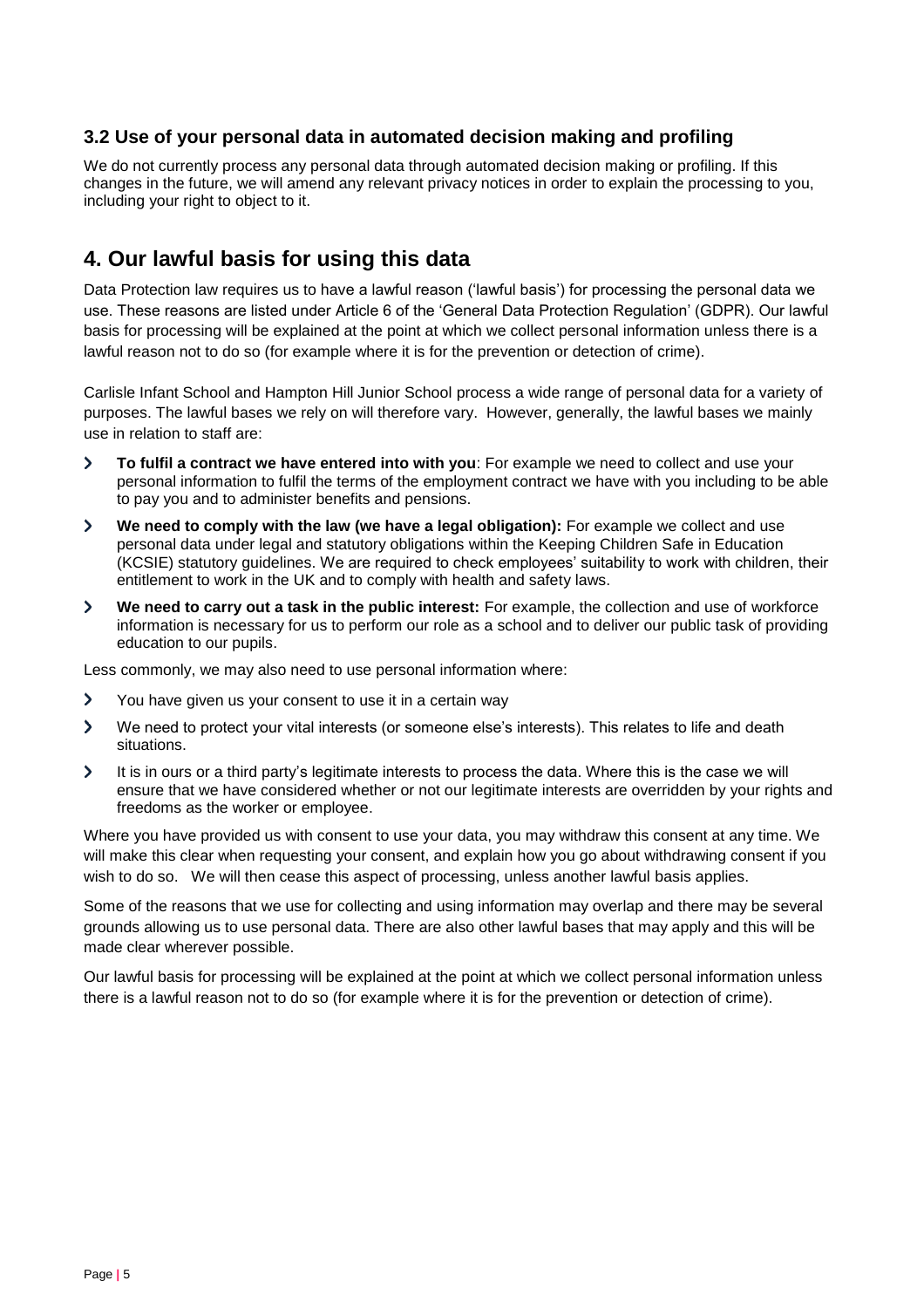### **4.1 Our basis for using special category data**

For 'special category' data, we only collect and use it when we have both a lawful basis, as set out above, and one of the following conditions for processing as set out in UK data protection law:

- We have obtained your explicit consent to use your personal data in a certain way
- We need to perform or exercise an obligation or right in relation to employment, social security or social protection law
- We need to protect an individual's vital interests (i.e. protect your life or someone else's life), in situations where you're physically or legally incapable of giving consent
- The data concerned has already been made manifestly public by you
- We need to process it for the establishment, exercise or defence of legal claims
- We need to process it for reasons of substantial public interest as defined in legislation
- We need to process it for health or social care purposes, and the processing is done by, or under the direction of, a health or social work professional or by any other person obliged to confidentiality under law
- We need to process it for public health reasons, and the processing is done by, or under the direction of, a health professional or by any other person obliged to confidentiality under law
- We need to process it for archiving purposes, scientific or historical research purposes, or for statistical purposes, and the processing is in the public interest

For criminal offence data, we will only collect and use it when we have both a lawful basis, as set out above, and a condition for processing as set out in UK data protection law. Conditions include:

- We have obtained your consent to use it in a specific way
- We need to protect an individual's vital interests (i.e. protect your child's life or someone else's life), in situations where you're physically or legally incapable of giving consent
- The data concerned has already been made manifestly public by you
- We need to process it for, or in connection with, legal proceedings, to obtain legal advice, or for the establishment, exercise or defence of legal rights
- We need to process it for reasons of substantial public interest as defined in legislation

## <span id="page-5-0"></span>**5. Collecting workforce information**

The reasons that we collect and use personal information enables us to manage our workforce and help us to run the school. While the majority of information we collect about you is mandatory, there is some information that can be provided voluntarily.

Whenever we seek to collect information from you, we make it clear whether you must provide this information (and if so, what the possible consequences are of not complying), or whether you have a choice.

We collect and use information about you in a variety of ways including through the recruitment process, information obtained through identity documents, from correspondence with you or through interviews, meetings or other assessments while you are working with us.

In many cases we will collect information about you from third parties such as references provided by former employers and information from employment checks or criminal records checks permitted by law.

Most of the data we hold about you will come from you, but we may also hold data about you from:

- Local authorities
- Government departments or agencies
- > Police forces, courts, tribunals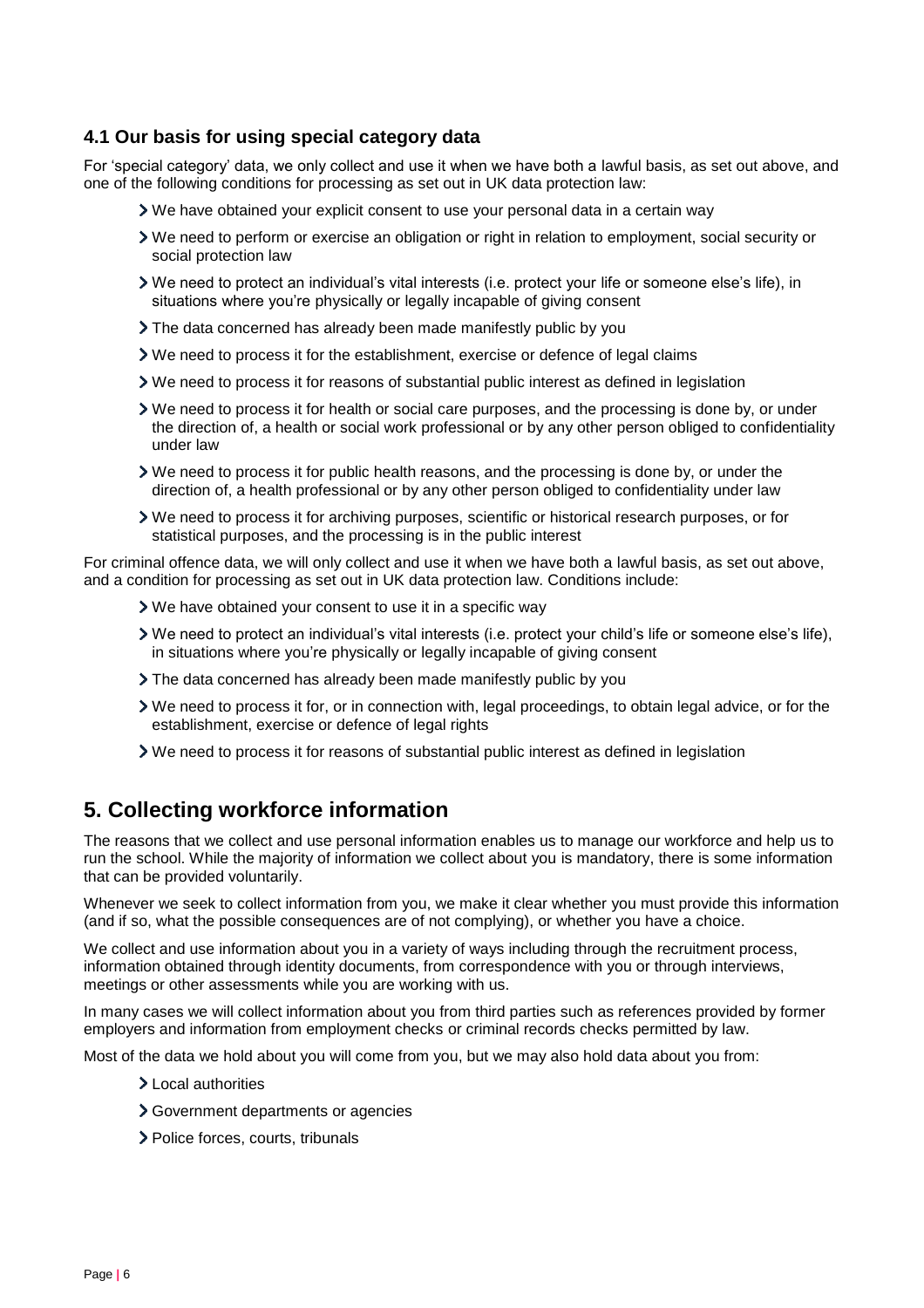## <span id="page-6-0"></span>**6. Who we share your data with**

Information about our workforce will not be shared with any third party without consent unless the law permits this. Where it is legally required or is otherwise necessary (and it complies with data protection law) personal information may be shared with the relevant local authority – to meet our legal obligations to share certain information such as safeguarding concerns or with the Department for Education (DfE). The DfE processes personal data relating to those employed by schools (including all academies and free schools and all special schools including pupil referral units). To find out more about the data collection requirements that are placed upon us by the DfE including the data that we share with them go to: [https://www.gov.uk/education/data](https://www.gov.uk/education/data-collection-and-censuses-forschools)[collection-and-censuses-forschools](https://www.gov.uk/education/data-collection-and-censuses-forschools)

Where it is legally required or necessary (and it complies with UK data protection law), we may share personal information about you with (but not limited to):

- > The Department for Education
- $\geq$  Our local authority London Borough of Richmond to meet our legal obligations to share certain information with it, such as safeguarding concerns
- Government departments or agencies, schools may be required to pass on data in order to help the government monitor the educational system and enforce laws relating to education
- > Our regulator, e.g. Ofsted
- Suppliers and service providers, to enable them to provide the service we have contracted them for, e.g. payroll
- Financial organisations
- > Trade unions and associations
- Health authorities, as obligated under health legislation
- > Health and social welfare organisations
- > Professional advisers and consultants
- > Police forces, courts, tribunals
- > Professional bodies

#### **6.1 Transferring data internationally**

Where we transfer your personal data to a third-party country or territory, we will do so in accordance with UK data protection law and ensure that we have sufficient safeguards in place.

## <span id="page-6-1"></span>**7. How we store this data**

We keep personal information about you while you work at our schools. We may also keep it beyond your employment at our schools if this is necessary. This will be done in accordance with the guidance provided in the **[Information Management Society's toolkit for schools.](https://irms.org.uk/page/schoolstoolkit?&terms=%22toolkit+and+schools%22)**

Personal data is stored in line with our data protection policy in a range of different places including in your personnel file and in IT systems including the schools' email system. We create and maintain an employment file for each staff member. The information contained in this file is kept secure and is only used for purposes relevant to your employment. We have put in place appropriate security measures to prevent your personal information from being accidentally lost, used or accessed in an unauthorised way, altered or disclosed.

We will dispose of your personal data securely when we no longer need it.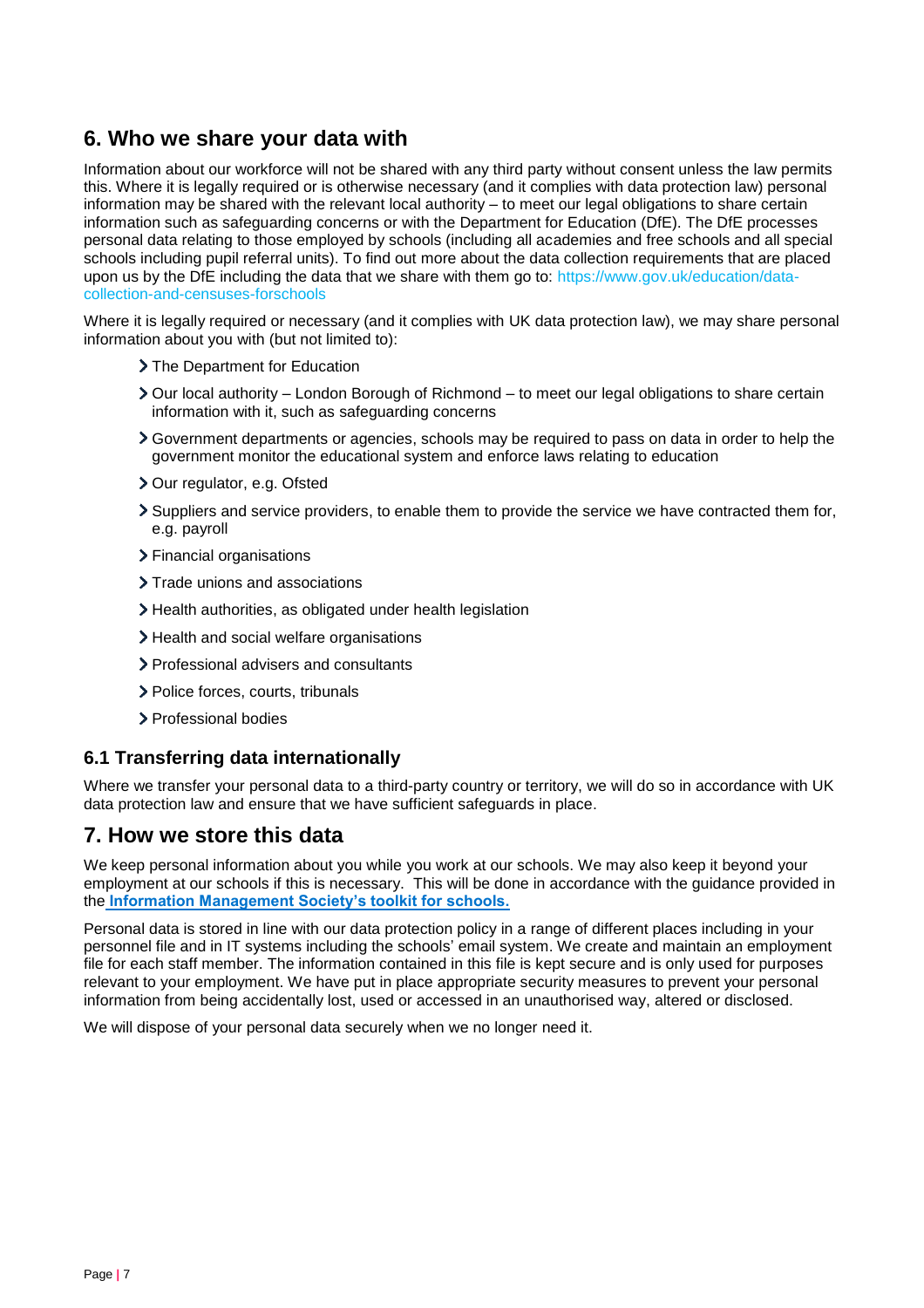# <span id="page-7-0"></span>**8. Your rights**

### **8.1 How to access personal information that we hold about you**

You have a right to make a 'subject access request' to gain access to personal information that we hold about you.

If you make a subject access request, and if we do hold information about you, we will (subject to any exemptions that apply):

- Give you a description of it
- Tell you why we are holding and processing it, and how long we will keep it for
- Explain where we got it from, if not from you
- Tell you who it has been, or will be, shared with
- Let you know whether any automated decision-making is being applied to the data, and any consequences of this
- Give you a copy of the information in an intelligible format within one month, unless an extension is necessary on the grounds of the complexity of the request

You may also have the right for your personal information to be transmitted electronically to another organisation in certain circumstances. If you would like to make a request, please contact the Data Protection Officer (see 'Contact us' below).

#### **8.2 Your other rights regarding your data**

Under UK data protection law, you have certain rights regarding how your personal data is used and kept safe. For example, you have the right to:

- Object to our use of your personal data
- > Prevent your data being used to send direct marketing
- Object to and challenge the use of your personal data for decisions being taken by automated means (by a computer or machine, rather than by a person)
- In certain circumstances, have inaccurate personal data corrected
- In certain circumstances, have the personal data we hold about you deleted or destroyed, or restrict its processing
- Withdraw your consent, where you previously provided it for the collection, processing and transfer of your personal data for a specific purpose
- In certain circumstances, be notified of a data breach
- Make a complaint to the Information Commissioner's Office
- Claim compensation for damages caused by a breach of the data protection regulations

To exercise any of these rights, please contact the Data Protection Officer (see 'Contact us' below).

# <span id="page-7-1"></span>**9. Complaints**

We take any complaints about our collection and use of personal information very seriously. If you think that our collection or use of personal information is unfair, misleading or inappropriate, or have any other concern about our data processing, please raise this with us in the first instance.

Alternatively, you can make a complaint to the Information Commissioner's Office:

- Report a concern online at<https://ico.org.uk/make-a-complaint/>
- Call 0303 123 1113
- Or write to: Information Commissioner's Office, Wycliffe House, Water Lane, Wilmslow, Cheshire, SK9 5AF